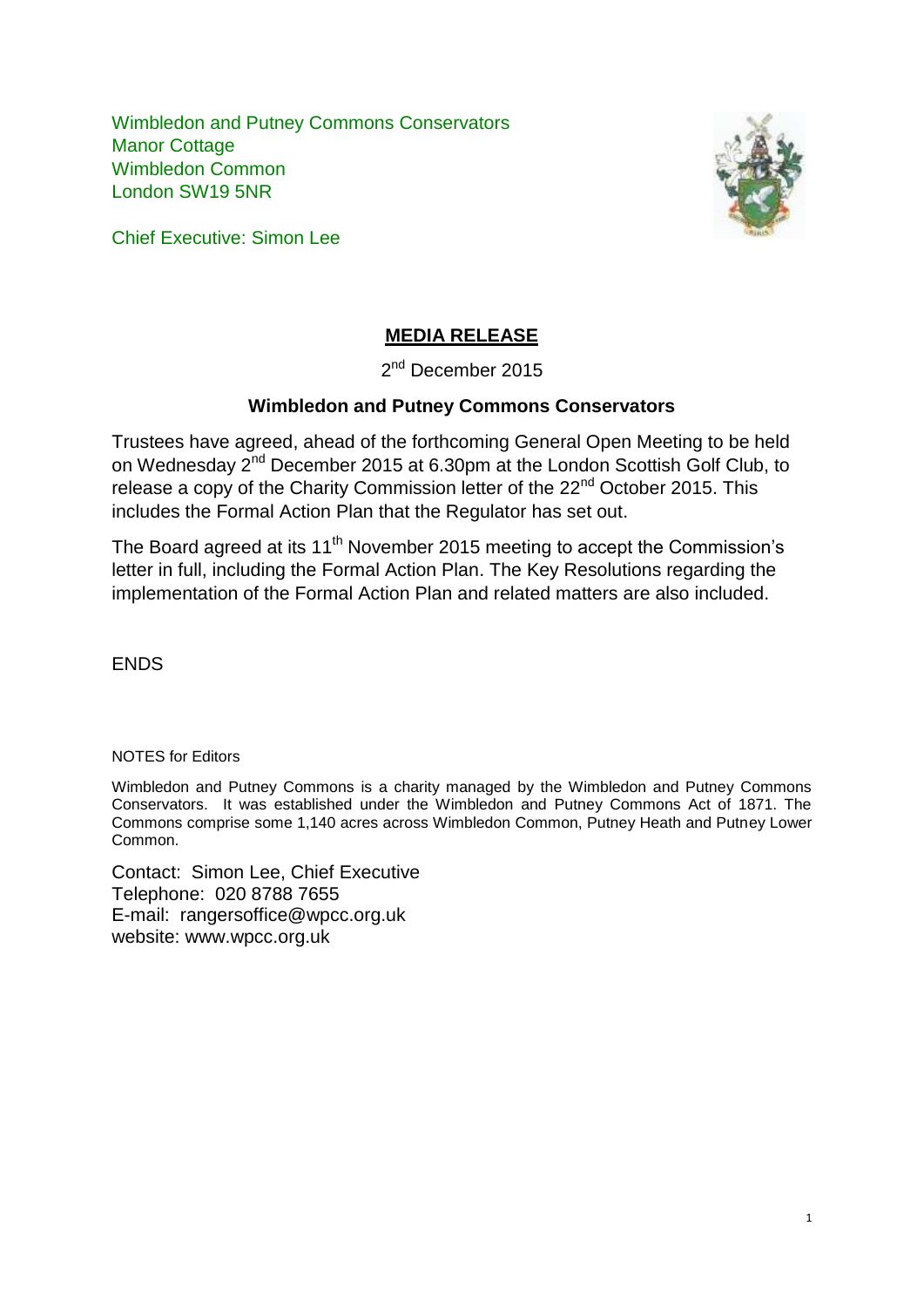**Trustees** Wimbledon and Putney Commons **Conservators** Rangers Office Windmill Road London SW19 5NR

Charity Commission PO Box 211 Liverpool L20 7YX

**T: 0300 065 1780**

**Your ref: Our ref: RD/303167/C - 422402**

**Date: 22/10/2015**

Dear trustees,

#### **Wimbledon and Putney Commons Conservators**

Further to our meeting held at the charity's premises on Friday 9 October 2015. For the record all of the trustees and the CEO were present at the meeting.

By way of background and in the interests of clarity I recalled to the trustees that the Commission's understanding of the current governance failure is:-

There is a split between the trustee board caused by a difference of opinion with regard to the monetary valuation received by the charity for the granting of an easement (right of way) across part of the charity's land for the benefit of Wandsworth Council and its plans for residential properties on land it owns behind that of the charity. The right of way across the charity's land was the only way to access the Council's land and may have had some 'ransom' value.

Some trustees are of the view that there was a significant undervalue and have since instructed a QSR to provide a new valuation report. The valuation in this report indicates there is a significant difference between what the trustees secured for the charity at the time and what, allegedly, could have been secured. It is unclear to the Commission whether those trustees had authority to commission such a valuation however the overriding issue is that there is a valuation 'on the table' which indicates there is a significant difference between what the charity secured and what the valuation could have been.

As far as I understand it the trustees involved in the original decision to grant the easement did secure the services and acted on advice from solicitors and secured the services of qualified surveyors (Drivers Jonas). However, they did not, according to advice the Commission has seen from the trustees' then advisers Bates Wells and Braithwaite (BWB) obtain a full surveyors report that satisfied the conditions of The Charities Act 2011. BWB advice also states that the trustees did not advertise locally the fact that they intended to dispose of an interest in land. This, technically, was also a breach of the trustees' duties to satisfy the particular requirements of the Act.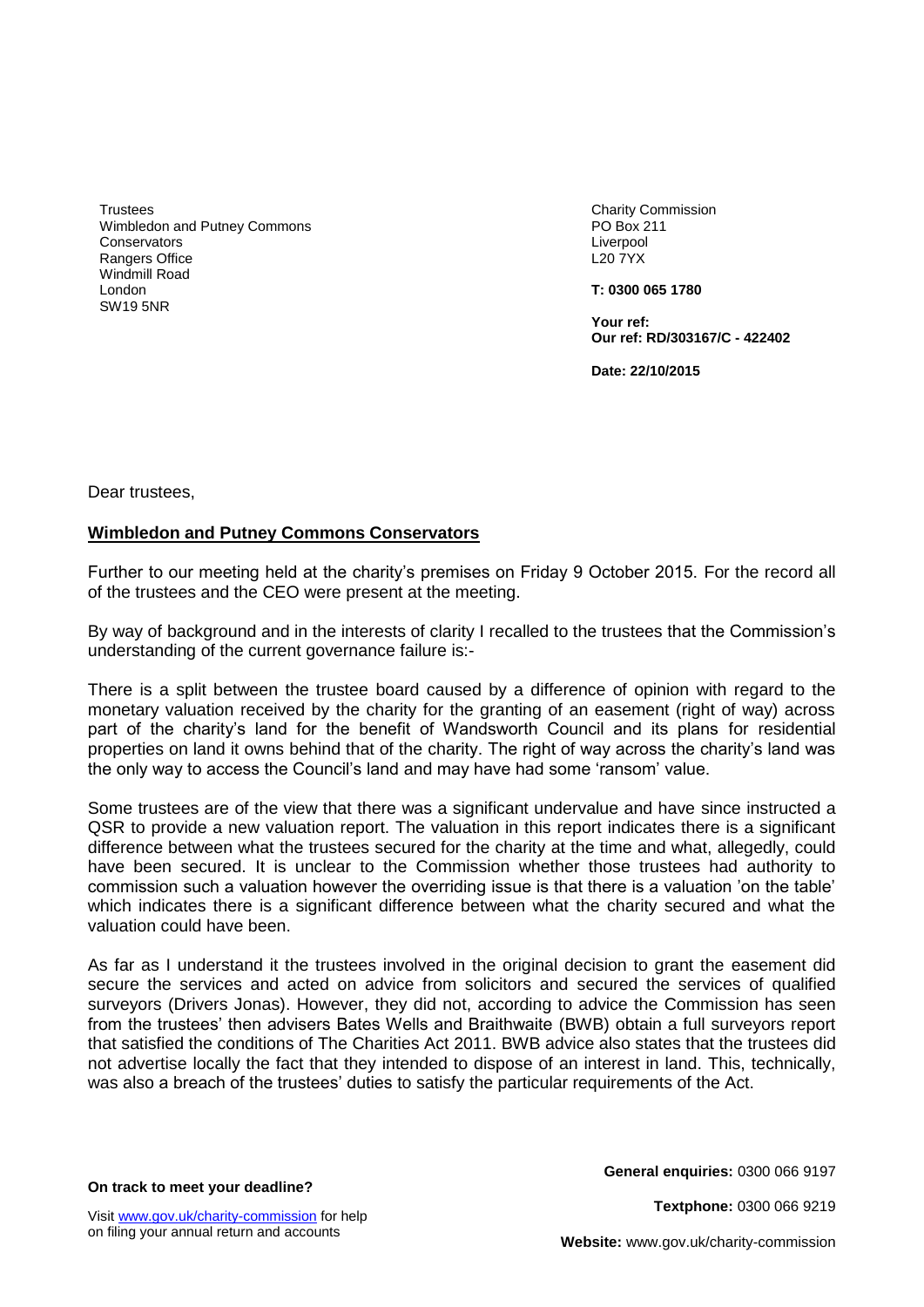BWB provided the trustees with advice on a way forward which concluded that they should obtain fresh advice to get to the bottom of whether there was any loss to the charity from any undervalue or not. Accordingly BWB suggested three firms who could provide a new retrospective valuation report. Some trustees were of the view that two of the three firms named were not suitably experienced in the type of transaction the charity had entered into and from that point the governance of the charity has suffered because the trustee body as a whole has not been able to agree a particular valuer and move on to providing instructions and receiving a new report. As a result of the current impasse the management and administration of the charity is suffering and the trustees acknowledge this.

Whilst in normal circumstances trustees are entitled to have access to all of the records of the charity both to establish what major events took place before their appointment and to ensure they are fully informed to make future decisions in the best interests of the charity, some trustees appear to have not been given access to all records. This appears to be because of concerns raised by BWB as to what may happen with certain documents if full access was provided and legal privilege has been relied on as the reason not to divulge all records. I am aware of and would describe some postings on the site 'Putney SW15' as being inappropriate. This is likely to be the reason why BWB had denied access to their records and it is perhaps understandable that BWB felt they needed to fall back on legal privilege.

In addition both groups of opposing trustees have issued press statements and it is unfortunate that the trustees have felt it necessary to make their concerns known in the public domain. It is of concern to the Commission that such action can be seen to be in the best interests of the charity albeit that both parties clearly feel very strongly and passionately about their respective positions.

As regards any public comments either on a particular website/blog or press statements, all trustees need to carefully consider the impact of making such comments and the effects they may have. If, ultimately the trustees consider that any individual trustee or trustees have not acted appropriately or their actions/conduct are in contravention with their duties and responsibilities to the charity then the Commission would expect appropriate steps to be taken.

Previous Commission advice referred to the trustees seeking mediation however the current impasse has prevented this from happening.

Accordingly the Commission felt it necessary to meet with the trustees to forge a constructive way forward given our concerns around a breakdown of relations between the trustees resulting in the governance of the charity being adversely affected and the reputation of the charity damaged (we are aware of postponement/cancellation of trustee meetings).

No further steps have been taken to determine whether there may be some under value or not and pursuit, if appropriate, of any loss. This effectively means that no consideration is being given as to whether there may be funds that could be owed to the charity. Trustees would normally be expected to properly consider if there has been a loss and attempt to recover any loss unless there were particular reasons why they should not e.g. advice received indicates that there is no real chance of successfully pursuing funds or those who should repay the charity do not have the means to do so and such pursuit would be a costly but fruitless exercise.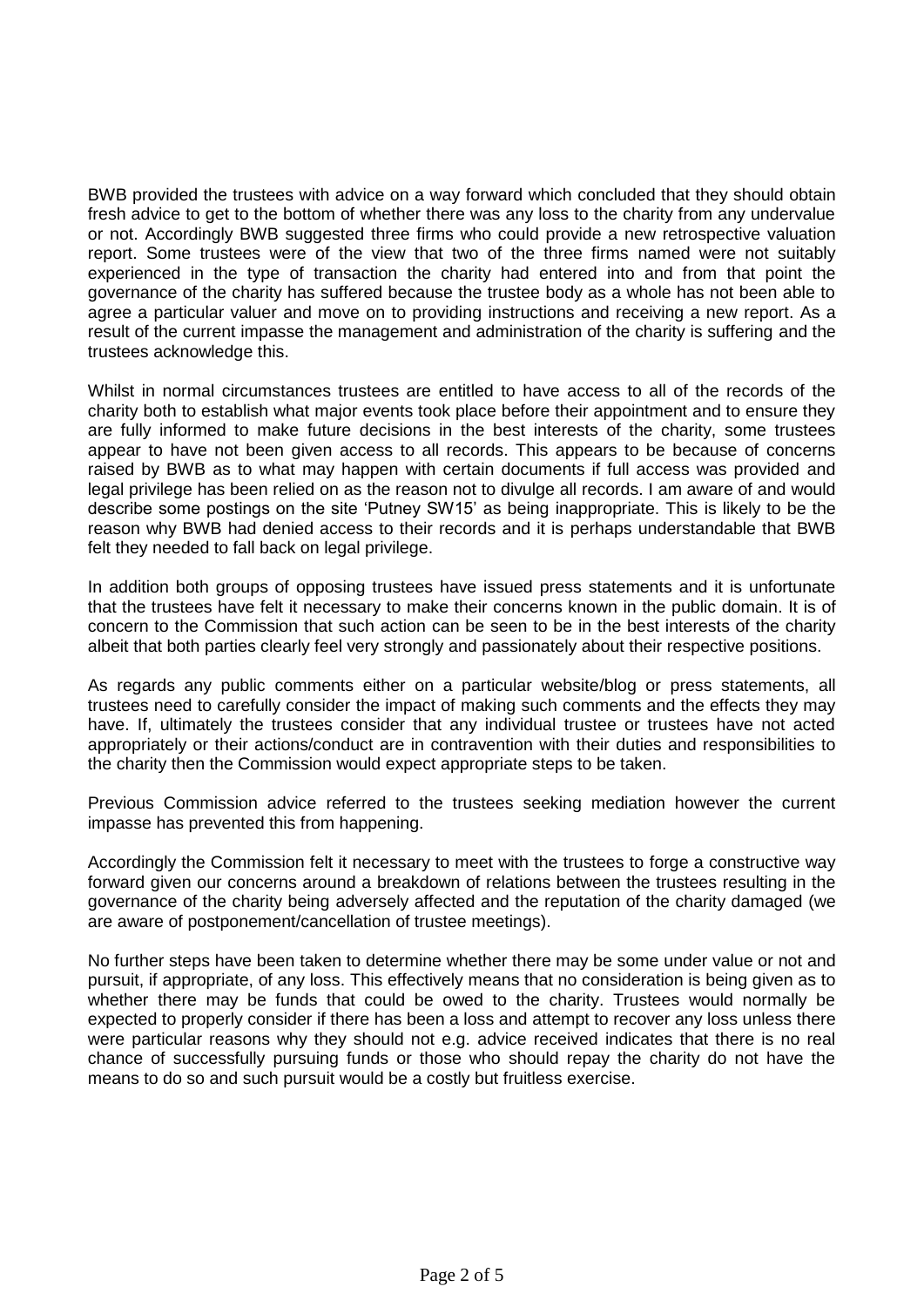During the meeting we appeared to be making good progress to the point where all trustees agreed to engage the services of the third valuer suggested by BWB. However, the discussions unfortunately broke down when it came to agreeing what, if any, background circumstances, relevant information etc. any new valuer should/should not be made aware of. If there were any particular extenuating circumstances or factors at the time of the original transaction which may have had an affect or impact one way or the other on the value to the charity then it would seem prudent that any new valuer should be made aware of those extenuating circumstances in order that he/she can take these into account and arrive at a valuation which takes into account of any circumstances at the time. I do not know and it is not for the Commission to determine if the original easement to the PCT and any subsequent arrangements with Wandsworth Council, who acquired the land from the PCT and any changes to what was being built on the land may have had an effect on the value to the charity. This is for the trustees to determine with their advisors.

If the trustees are satisfied that there were very few or indeed no such circumstances or factors affecting the overall transaction at the time then they should consider that it is appropriate to simply engage the valuer and ask for a retrospective valuation as at the time in question.

The Commission's role includes ensuring that charity trustees carry out their duties and responsibilities to the best of their ability and in the best interests of the charity they represent. They should put aside any personal views or opinions and ensure they act exclusively for the benefit of the charity.

Further information regarding trustees' roles & responsibilities and decision making can be found on the Commission's website at the following links:

[https://www.gov.uk/government/publications/its-your-decision-charity-trustees-and-decision](https://www.gov.uk/government/publications/its-your-decision-charity-trustees-and-decision-making/its-your-decision-charity-trustees-and-decision-making#section3)[making/its-your-decision-charity-trustees-and-decision-making#section3](https://www.gov.uk/government/publications/its-your-decision-charity-trustees-and-decision-making/its-your-decision-charity-trustees-and-decision-making#section3)

<https://www.gov.uk/government/consultations/the-essential-trustee-cc3-new-version>

The trustees should consider the following steps as being a formal action plan and should report back to the Commission on any progress or lack of progress:-

- Agree appropriate legal advisers to guide/advise the trustees;
- Agree an appropriate valuer to look at providing the trustees with a retrospective valuation taking into account any relevant factors and circumstances at the time of the original transaction;
- Discuss the retrospective valuation and determine, with advice, if there has been a loss to the charity arising from the original transaction;
- If there is any significant difference in valuation the trustees should seek advice as to whether it is appropriate and feasible to recover this loss and from whom:
- If any of the current trustees may be personally liable for any such loss that is identified they will be conflicted from any further discussions relating to recovery and must declare any conflict and withdraw from discussions leaving only non-conflicted trustees to take this forward;
- Copy to the Commission all such legal and valuation advise and trustee discussions for our records;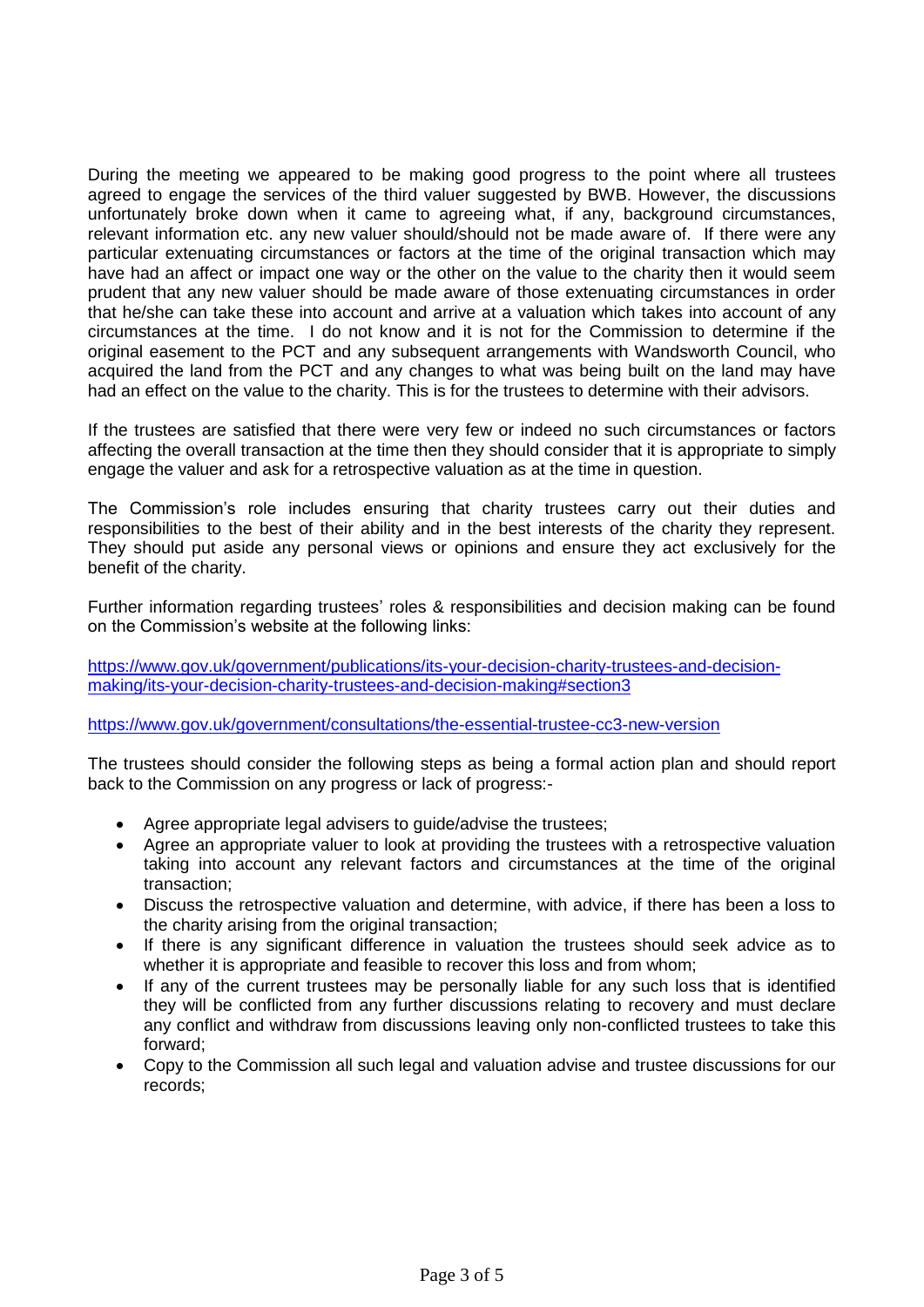Our power to give regulatory advice and guidance is conferred by s15(2) of the Act. This is advice given by us in our regulatory capacity and there are consequences of not following it without good reason.

The advice is given for the purpose of ensuring the trustees comply with their duties as trustees. Accordingly, if the advice is not followed without good reason, the trustees may be in breach of duty. Failure to comply may be evidence of misconduct or mismanagement in relation to the particular actions required.

The Commission expects a competent board of trustees to be able to resolve these issues for themselves without the need for the Commission's intervention. Our action or intervention is not a substitute for trustees exercising their duties and responsibilities and taking prudent decisions.

Given the current differences of views and opinions within the trustee board and the disruption and governance difficulties this is directly causing the Commission must consider what action may be appropriate in the circumstances if the trustees fail to act/agree a way forward and the governance and ultimately the charity, its name and reputation continues to suffer.

As the trustees are aware the charity is in the local media, the Commission is aware of MP interest and at least locally the charity is well known. If this interest continues or escalates then the public trust and confidence in the trustees' abilities to effectively manage the charity, the charity itself and the wider charitable sector could be damaged.

The courts have made it clear that they expect trustees to co-operate fully with the Commission as a Regulator. Failure to comply with requests in itself may be taken as evidence of misconduct and/or mismanagement in the administration of the charity.

Should the trustees not take the actions as outlined in this letter, the Commission will consider whether further regulatory steps are appropriate. Where we consider that the regulatory concerns are so serious we will consider opening a statutory inquiry under section 46 of the Charities Act 2011. We have a range of statutory powers that we can use including:

- information gathering powers which require us to obtain information or documents or require named individuals to meet us to answer questions
- temporary protective powers which allow us to protect charity property for a temporary period while we continue investigating
- remedial powers which allow us to implement long term solutions to problems often identified

As explained at the meeting this could include directing the trustees to take specified action or the appointment of an Interim Manager. The Commission can appoint an Interim Manager to act in the administration of a charity after opening a statutory inquiry if it considers that:

- there has been misconduct or mismanagement in the administration of a charity or
- it is necessary or desirable to protect the charity's property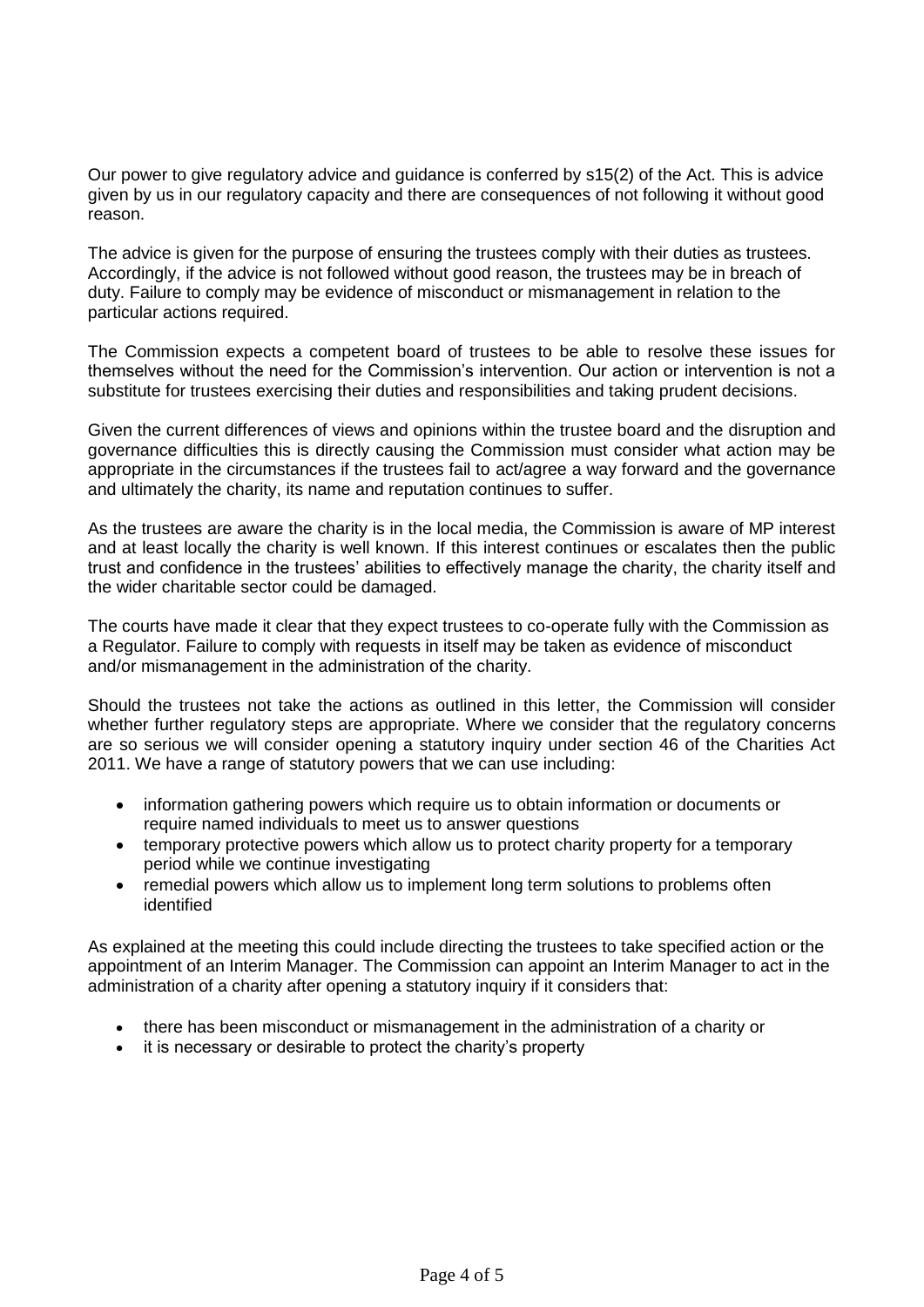As stated at the meeting, if it is felt appropriate and proportionate for a statutory inquiry to be opened, within three months of the conclusion of our investigation the Commission will publish the Statement of Results of Inquiry. The trustees should be aware of the adverse impact that such publicity can have on the reputation of the charity.

Further information regarding statutory inquiries can be found on the Commission's website at the following link:

[https://www.gov.uk/government/publications/statutory-inquiries-into-charities-guidance-for](https://www.gov.uk/government/publications/statutory-inquiries-into-charities-guidance-for-charities-cc46/statutory-inquiries-into-charities-guidance-for-charities)[charities-cc46/statutory-inquiries-into-charities-guidance-for-charities](https://www.gov.uk/government/publications/statutory-inquiries-into-charities-guidance-for-charities-cc46/statutory-inquiries-into-charities-guidance-for-charities)

For the record at the meeting I confirmed that I could not see any objection from the Commission to the further expenditure of funds on additional legal and valuation advice given that this was the recommendation of BWB and that without such advice the trustees cannot confirm or dismiss any undervalue issue and they may remain in a stalemate perpetuating the current governance concerns.

In all the circumstances the Commission expects to hear from the trustees regarding the steps they have taken as set out in the formal action plan by no later than 30 November.

Mr Rob Davies Compliance Gateway Manager Charity Commission Liverpool 0300 065 1780 [Rob.Davies@charitycommission.gsi.gov.uk](mailto:Rob.Davies@charitycommission.gsi.gov.uk)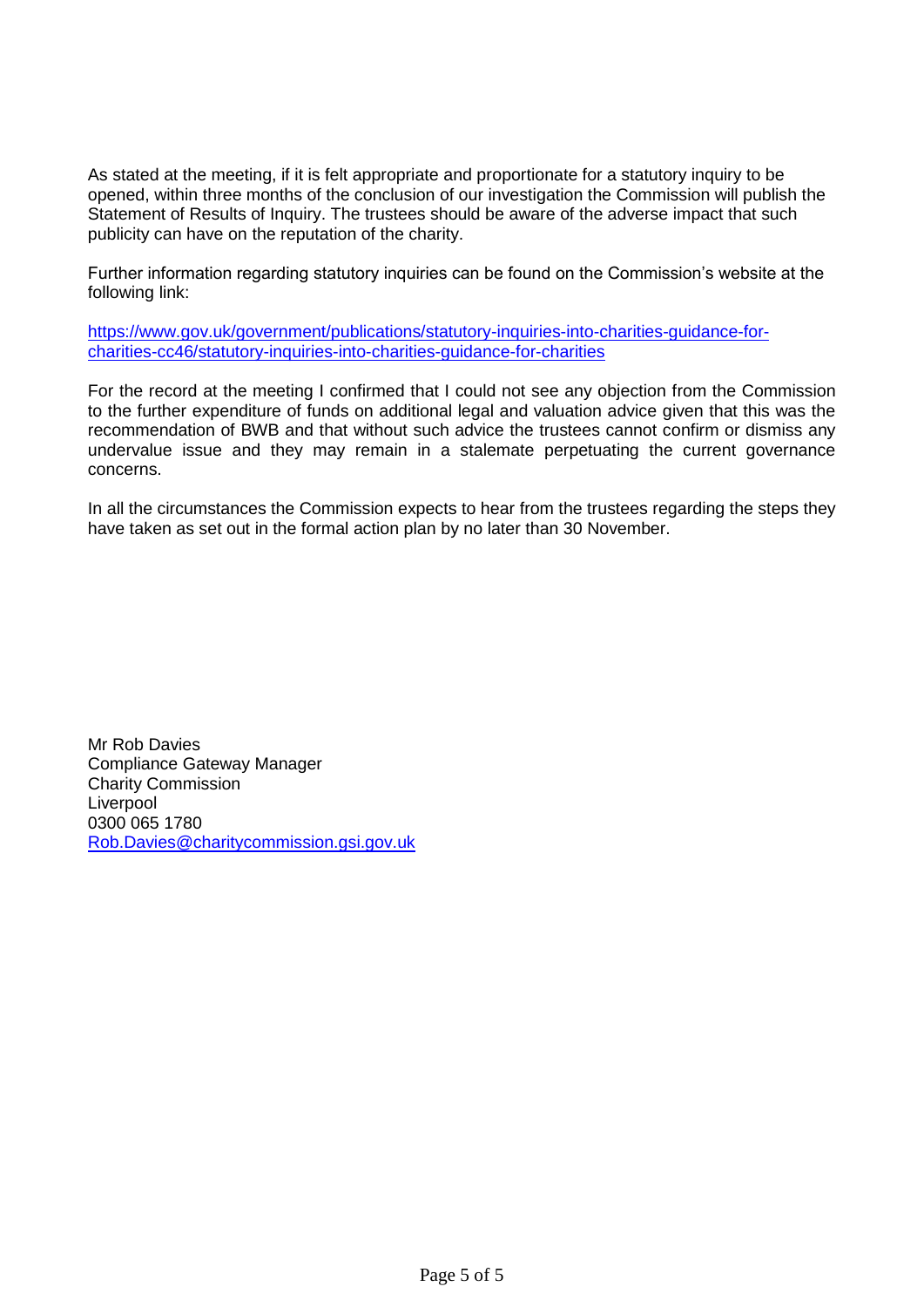# **Wimbledon and Putney Commons Conservators**

# **Board Meeting 11th November 2015**

# **Charity Commission Letter 22nd October 2015**

# **Key Resolutions**

# **Resolution 1**

# **The Board unanimously resolved to:**

- i. Accept the  $22<sup>nd</sup>$  October letter from the Charity Commission, as a formal direction from the Regulator as to what action is required;
- ii. Accept the advice that the trustees should be guided by:

https://www.gov.uk/government/publications/its-your-decision-charitytrustees-and-decision-making/its-your-decision-charity-trustees-anddecision-making#section3

https://www.gov.uk/government/consultations/the-essential-trustee-cc3 new-version

- iii. Adopt the Action Plan set out in paragraph 17 of that letter as a formal direction from the Regulator;
- iv. Note that a formal report on progress, or lack of progress, is to be made to the Commission by  $30<sup>th</sup>$  November 2015

# **Resolution 2**

# **The Board unanimously resolved to approve:**

- i. That any further decisions relating to the Putney Hospital site can only be taken at Board level.
- ii. To authorise the Chief Executive, with the Chairman and Vice Chairman, to draw up a set of instructions and approach Russell Cooke, Charles Russell Speechlys and Stone King as potential lawyers to guide/advise the Board through the implementation of the Action Plan. A report on each company's proposed approach would be brought back to the Board to allow consideration on which company to appoint. It was agreed that the instructions to be drawn up for the lawyers chosen would be discussed and agreed by the Board.
- iii. That when the valuation is available to determine, with advice, if there has been a loss to the charity arising from the original transaction.